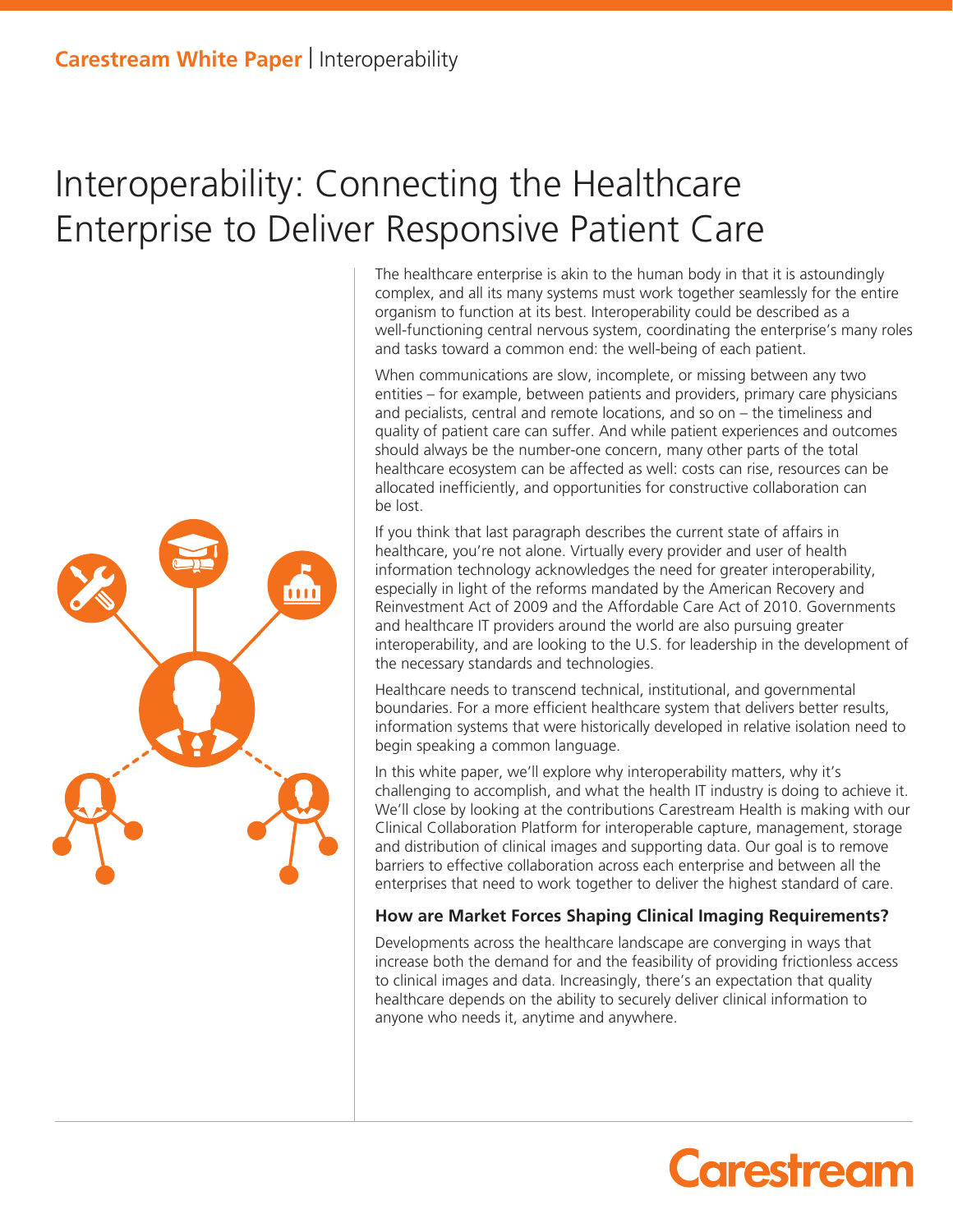In the U.S., for example, Medicare and Medicaid provide incentive payments to doctors and hospitals for demonstrating "meaningful use" of certified electronic health record (EHR) technology – a benefit made available under provisions of the HITECH Act, enacted as part of the American Recovery and Reinvestment Act. The results have been dramatic: While only 16 percent of hospitals had even a basic EHR in 2010, 85 percent of eligible hospitals had received payments for demonstrating meaningful use of EHRs by the end of 2014.

This rapid adoption of EHR technology has motivated IT vendors and managers to integrate systems by adopting standards and simplifying the links required to deliver clinical information within a consolidated, longitudinal record. Because clinical images are essential for the meaningful use of these records, images that have historically been relegated to multiple departmental silos now need to be stored, managed, and accessed centrally.

Radiology information systems have led the way in adopting standard formats and exchange protocols, so they're often first in line to be decommissioned as separate departmental systems and instead integrated as a module within the EHR. Images from other departmental systems will also need to be made available to the EHR, and in many cases this may require the standardization of workflows, formats, and communications protocols wherever these standards don't currently exist.

Standards also need to be adopted at the enterprise level, as well as the departmental level. Regulatory and market forces are motivating hospitals and provider organizations to consolidate in order to gain efficiencies and economies of scale to cope with rising compliance costs and decreasing reimbursements. These enterprises need the ability to share data from EHRs freely, including clinical images and data from all departments, in order to deliver quality care and effective administration across a greatly expanded healthcare ecosystem.

#### **Why Does Interoperability Matter?**

Health IT interoperability matters for the same reasons the internet matters. Information generated by different systems, on different networks, and for different purposes becomes far more useful when a unified framework is in place for capturing, distributing, and using the information. While the sources and types of healthcare information may be highly specialized, the goal of interoperability is to generalize information access and usability – removing any barriers of time, place, or technology.

## **Carestream**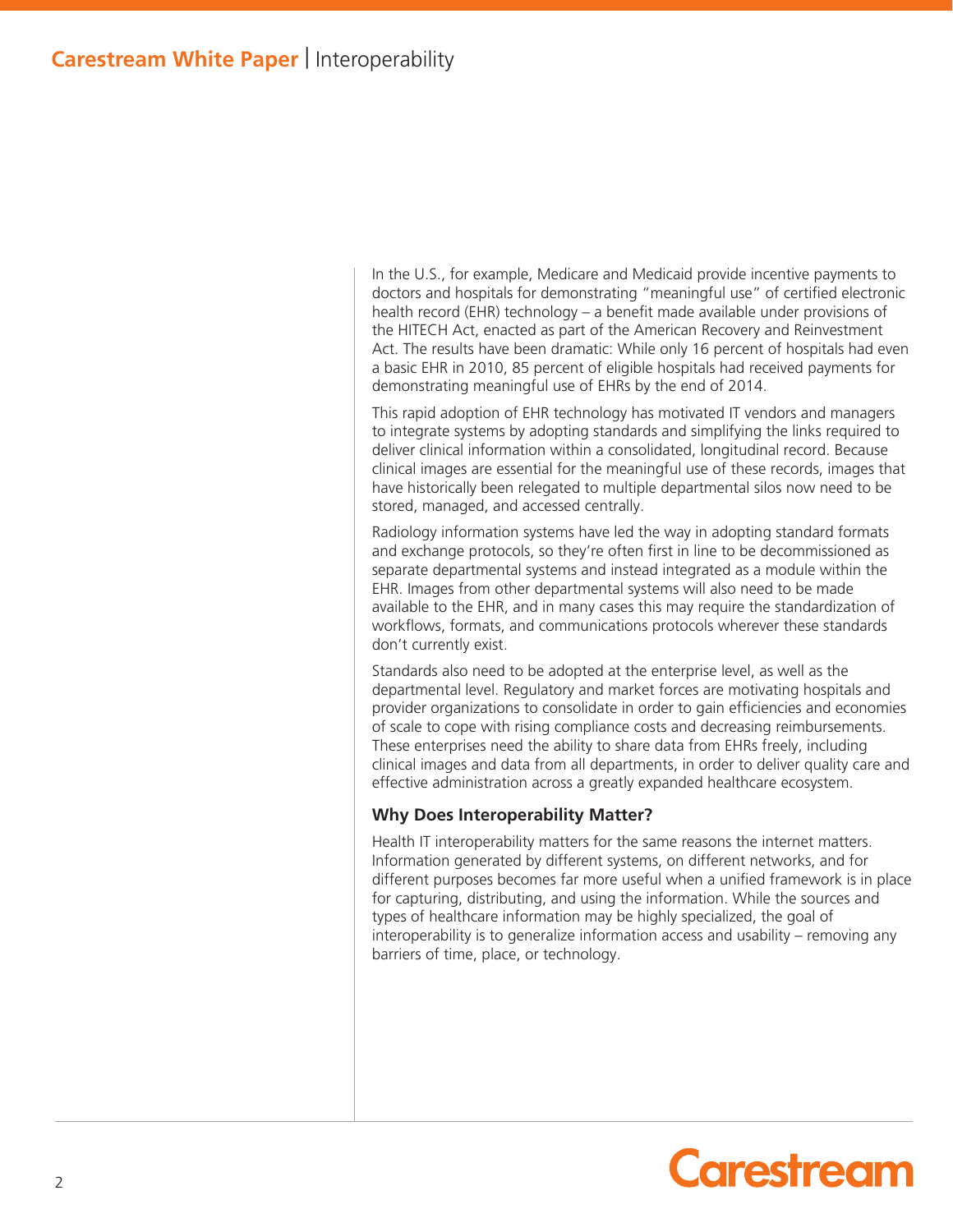Ideally, with the appropriate security credentials, any individual user or collaborative team should be able to interact with the information they need, in the format they prefer, on their choice of device. As the health IT ecosystem becomes ever-more complex, achieving that ideal becomes both more challenging and more essential. Yet, despite the difficulties, we foresee a future in which widespread interoperability will be required to meet a broad range of marketplace, ecosystem, and regulatory demands.

From a marketplace standpoint, every stakeholder in the healthcare delivery process stands to benefit from interoperable systems that deliver collaborative transparency and efficiency. To cite just a few examples of the collaborative relationships at stake:

A changing regulatory landscape that brings new reimbursement models and cost-control pressures is motivating payers to collaborate more closely with providers for improved efficiency and transparency.

Patients who want to take more active responsibility for their own health and well-being are looking for closer collaboration with their care providers.

Primary care physicians and specialists are seeking meaningful collaboration, without information gaps, delays, or redundancies that could compromise quality.

Providers in remote and rural areas need the ability to share clinical images and data with centrally located specialists who can offer diagnostic expertise not available locally.

With an increasing emphasis on wellness and integrated clinical pathways, healthcare teams are looking for a collaborative view of clinical data across departments, patients, and histories of care.

From the standpoint of the IT ecosystem, interoperability is an ongoing project to preserve the ability of developers in a free marketplace to provide new and better solutions, while promoting standards-based information exchange between disparate systems and networks. Goals include reducing or eliminating data redundancy, ensuring consistency and accuracy, and, above all, removing barriers to collaborative information-sharing while maintaining trust.

## **Carestream**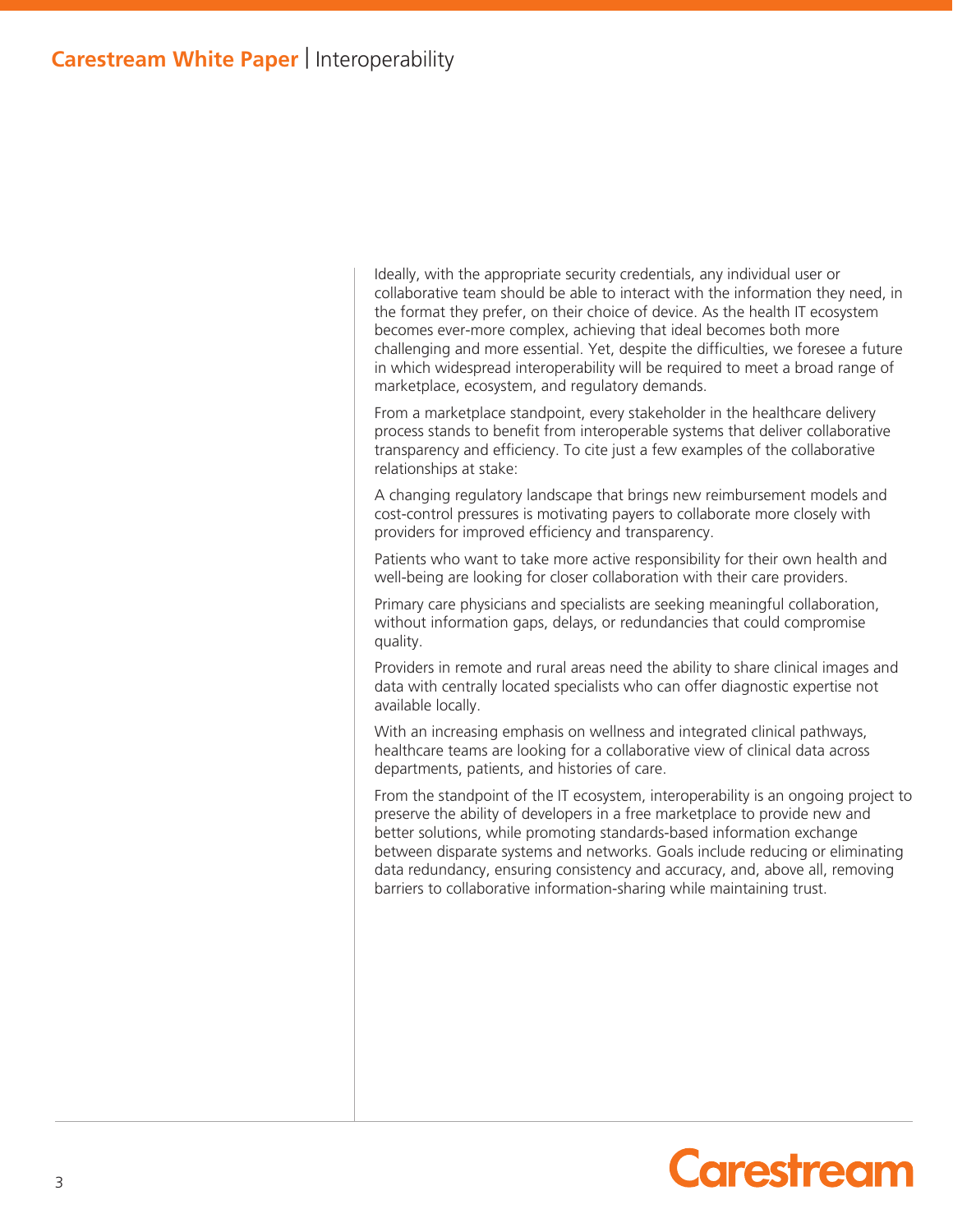

From a regulatory standpoint, the Office of the National Coordinator for Health Information Technology (ONC), housed within the U.S. Department of Health and Human Services, is charged with the task of coordinating the implementation of interoperable health information technology nationwide. According to ONC's "10-Year Vision to Achieve an Interoperable Health IT Infrastructure,"

By 2024, individuals, care providers, communities, and researchers should have an array of interoperable health IT products and services that allow the health care system to continuously learn and advance the goal of improved health care. This "learning health system" should also enable lower health care costs, improved population health, truly empower consumers, and drive innovation. For example, all individuals, their families, and care providers should be able to send, receive, find, and use health information in a manner that is appropriate, secure, timely, and reliable.

With the U.S. taking a strong role in promoting development and adoption of interoperability standards, health organizations around the world will likely be following suit. Although total interoperability of health IT systems is many years away – assuming it's even possible given the complexity and scope of the challenge – every step taken toward that goal advances the ability to deliver quality outcomes.

Lowering costs, supporting integrated clinical pathways, improving safety and quality, leading to better outcomes – these are the core reasons why interoperability matters.

#### **How Can Clinical Information Be Made Meaningful and Usable?**

Rapid advancements in information technology and a growing health IT marketplace has brought a rush of vendors into the arena, adding to the sheer volume and variety of information originating with different systems. The onslaught of data in structured and unstructured formats adds to the challenge of delivering a complete and integrated view of patient care via enterprise-wide interoperability.

EHRs are inherently built around structured digital data, including patient demographics, admission status, physical and diagnostic findings, prescriptions, discharge status, and many other fields. However, true interoperability requires providing integration with access to unstructured information as well. Images and videos, paper charts and scanned documents, emails, and many other documents that bear on healthcare decisions may not have a structure that makes them easy to incorporate into an EHR.

# Carestream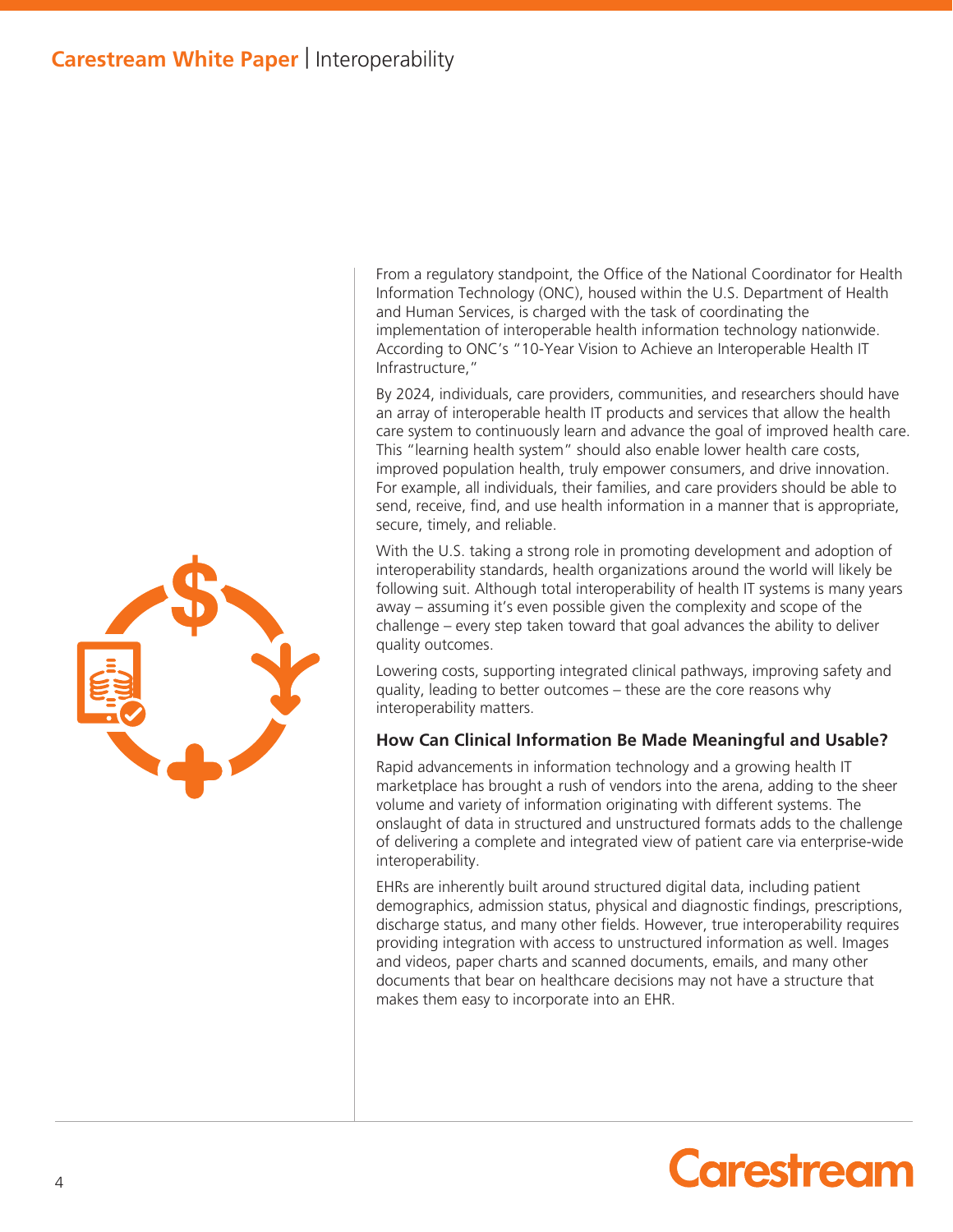### **Carestream White Paper** | Interoperability



#### ADVANCED IMAGE TAGGING

Metatagging adds a meaningful context to clinical images and data while making information you need easily serachable.

Typically, these unstructured data items are generated by and reside on department-specific systems, many of which were implemented years before interoperability came into focus as a desirable goal. Organizations need to determine which classes of unstructured data are useful to provide access to across systems, and to add structure to these items to make them interoperable and accessible.

For both structured and unstructured data, adding metadata tags in DICOM can be a powerful way of providing a context that makes clinical information easy to search, retrieve, and interpret for any given user's needs. For more information about the metadata tagging process and its benefits, read our white paper, "Metadata: Creating Meaningful Access to Clinical Images and Data for any User."

The sheer volume of health-related data, structured and unstructured, will only increase as new technologies emerge both within and outside of clinical settings. For example, think of the possibilities offered by in-home or telehealth devices and even wearable health and fitness monitors. Consider also that accepted healthcare standards and practices are in continuous flux – for example, what's considered a normal lab result today may raise a red flag tomorrow in light of new research.

The takeaway here is that interoperability is not a destination, but an ongoing journey with many paths by which it can be reached. As with healthcare research, administration and delivery, IT providers and professionals need to be continually learning and working together to advance the art and science of holistic care.

#### **What are the Technical Challenges and Solutions for Delivering Meaningful Information?**

Modern radiology departments have made great progress in capturing, managing, storing, and retrieving data for meaningful use through the implementation of PACS (Picture Archiving and Communication System) and DICOM (Digital Imaging and Communication in Medicine) architectures. Delivering meaningful clinical information across the enterprise requires analogous methods and tools for effective image capture, workflow management, image management, consolidated storage, and the ability to access and share images throughout the enterprise.

However, the standards typically found in radiology rarely exist in other image-intensive specialty care teams. Several challenges must be solved in order to bring these departments into a fully integrated enterprise imaging environment, including:

**Disparate images:** Enterprise imaging data resides in different data silos with inconsistent formats and communication protocols – and in some cases, with no ability to communicate beyond the department.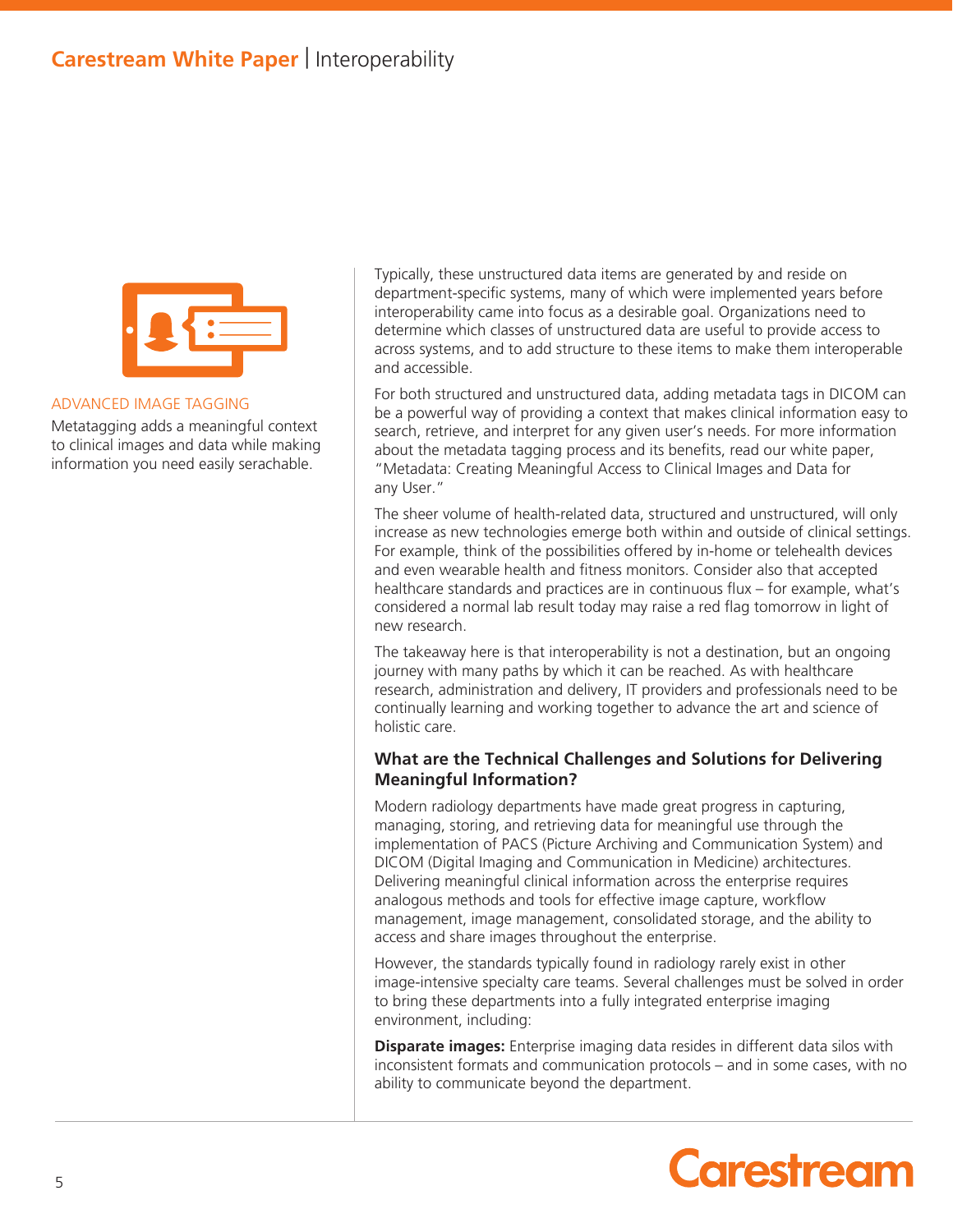**Acquisition:** Clinical data acquisition is not order driven or scheduled and is prone to human errors.

**Acquisition devices:** Mobile devices such as phones and tablets, cameras, scopes, workstations, and others do not have interoperable standards and are not workflow-driven.

**Data formats and protocols:** Departments have limited ability to store and exchange imaging data in a variety of formats that may include extremely long videos, high frame rates, still images, audio, EEGs, ECGs, in many other challenging technical forms.

**Metadata:** Tagging data with meaningful metadata ensures that clinical information with a relevant context can be retrieved when needed and correctly interpreted. Proprietary metadata formats exist, but because they are unstructured and inconsistent, their usefulness is limited beyond the departmental level.

**Storage:** Management capabilities, including data lifecycle management, are lacking at the enterprise level.

**Context:** Departmental workflows – especially beyond the radiology department – often do not provide for linking of imaging data to a meaningful context at the time of image acquisition.

To make the transition from departmental imaging to enterprise and crossenterprise imaging, healthcare organizations need to implement interoperable systems that take advantage of mature industry standards, protocols, and technologies. While this is a challenging project, all the technical elements needed to complete it are in place today.

In particular, the IHE initiative for improved use of computer systems in healthcare, the standards developed by the international HL7 organization, and the DICOM standard widely used in radiology departments all provide important guideposts for achieving full imaging interoperability across and beyond the healthcare organization.

For example, at Carestream Health, we make use of the following proven standards and profiles in our Clinical Collaboration Platform to address the enterprise's data capture, storage, integration, discovery, and presentation challenges:

Acquisition and capture: The IHE Web-based Image Capture (WIC) profile provides a simple, lightweight, mobile-friendly mechanism to encode and send captured images, videos, and evidence documents from the capture device to the platform's Image Manager so that these objects can be easily integrated into the rest of the imaging workflow.

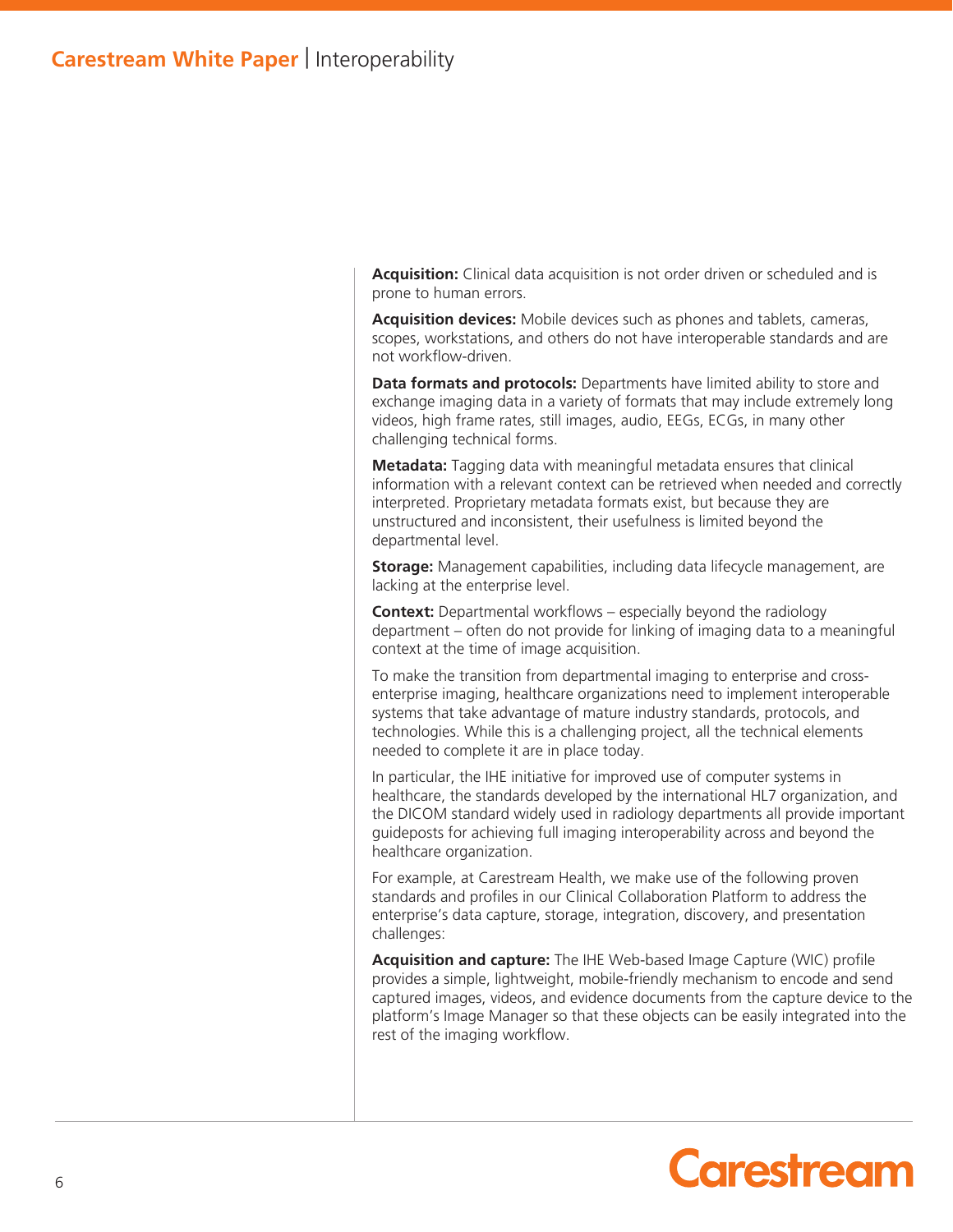**Data formats and protocols:** The IHE Cross-Enterprise Document Sharing (XDS) profile provides native support for many different file formats such as DICOM, CDA, PDF, JPEG and more. It offers a consistent way to communicate, index, and access data in department-specific formats using standard, secure web services.

**Enterprise data discovery:** DICOMweb provides the web-based APIs QIDO–RS, WADO-RS, and STOW–RS to enable query, retrieval and storage of patient and exam data. These DICOMweb APIs offer a simple way to implement standard methods for data providers and consumers to store, find, and access clinical imaging information without being constrained by incompatible or proprietary systems.

**Cross-enterprise data discovery:** The IHE Cross-Community Access (XCA-I) profile provides the means to query and retrieve patient-centered medical data held by multiple facilities and enterprises, enabling a unified patient record to be created and delivered across communities of care.

**Patient demographic data discovery:** The IHE The Patient Demographics Query (PDQ) profile provides a very simple means for searching patient demographic information associated with acquisition data. The Patient Demographics Query for Mobile (PDQm) Profile defines a lightweight RESTful interface to a patient demographics supplier using standard technologies already available to mobile applications and lightweight browser-based applications.

**EHR Integration:** FHIR (Fast Healthcare Interoperability Resources), the next-generation standard from HL7, enables advanced web capabilities for providing and consuming patient-centric health records. FHIR uses existing logical and theoretical models to offer a consistent, easily implemented method for exchanging data between healthcare applications, such as between the EHR and vendor-neutral archive (VNA).

All of these standards, and many more, play important roles in health IT interoperability. In particular, we believe over the next few years that FHIR will become a crucial standard for bringing diverse and complex systems together under a simple, shared framework, while eliminating many of the implementation challenges and delays that have hampered interoperability projects in the past.

Whether healthcare systems are federated or fully integrated – or, whether a combination of the two approaches is used to accommodate the needs of multiple disciplines and facilities – these are the crucial standards to consider when evaluating solutions that promise to deliver clinical data interoperability.

#### **What Is Carestream Health Doing About Interoperability?**

At Carestream Health, we believe nothing could be more important for patient health and wellness than to deliver relevant clinical images, presented in a meaningful context, to any stakeholder who needs to review them.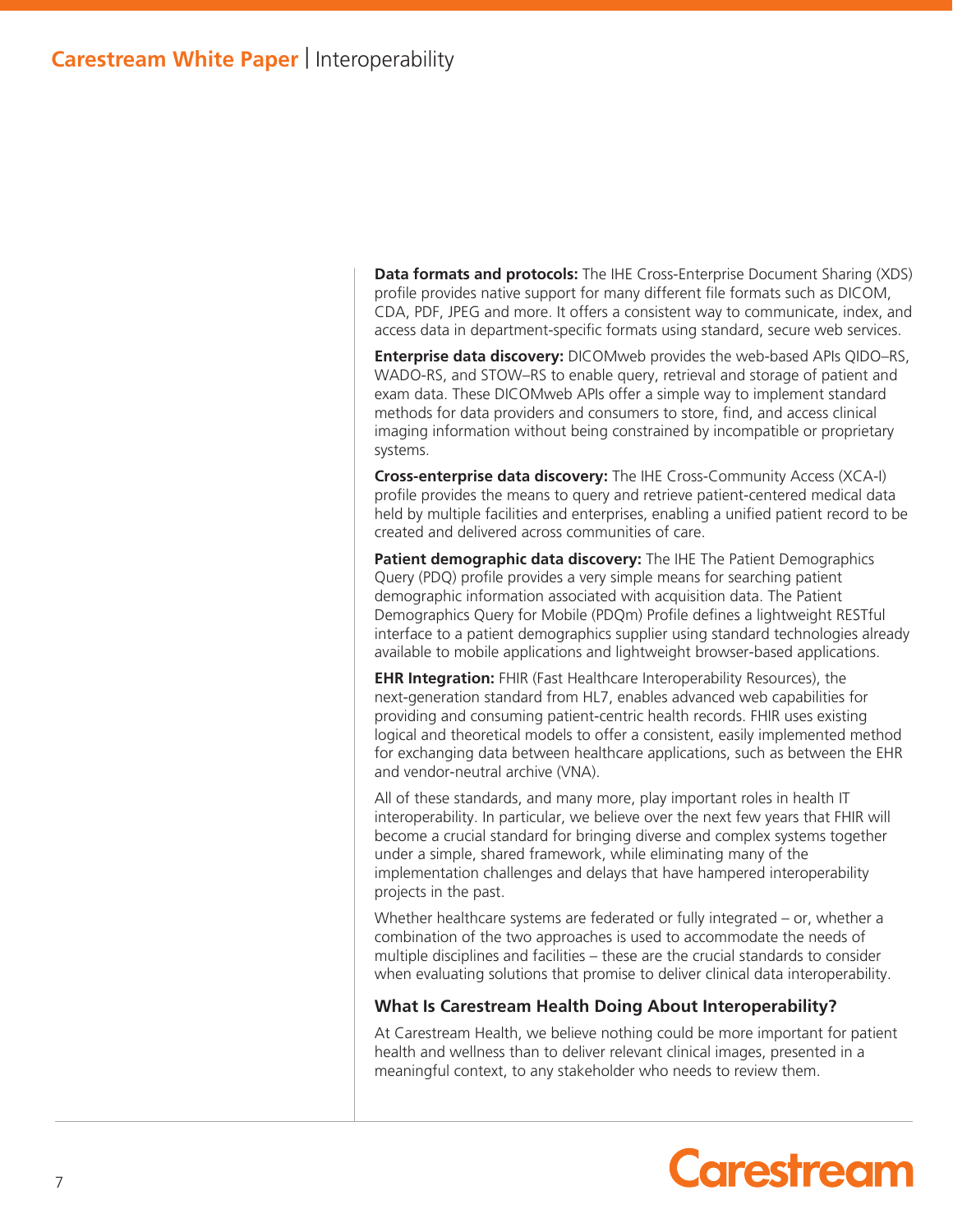

#### EMR/EHR SYSTEM INTEGRATION

Make clinical imaging management and access an integral part of your patient-centered medical records management system.



#### ADAPTABLE TO YOUR COMPLETE ECOSYSTEM

The Clinical Collaboration Platform supports departments with or without existing PACS and using DICOM or non-DICOM interfaces.



#### BACKWARD AND FORWARD COMPATIBLE

Standards-based data capture and ingestion works with legacy modalities while supporting vendor-neutral change and growth.

Departmental imaging and workflow systems have largely existed in silos until now – segregated from many EHR, payer, administrative, telemedicine, and other systems, and unavailable across different networks. Our Clinical Collaboration Platform is specifically designed to open up these silos, so clinical images and data can be shared as needed throughout the healthcare ecosystem.

Carestream is removing the barriers to collaboration around one of the most important achievements of modern healthcare: the ability of imaging systems to provide a direct window into the physical state of the body's many systems.

The Clinical Collaboration Platform provides a modular, scalable architecture that can be implemented as a complete platform for patient-centric management of clinical images and associated data. Or, select services can be implemented with existing systems to provide EHR-enabled access, vendor-neutral archiving, departmental workflow management, and/or a universal viewer with enhanced distribution capabilities for physicians or patients.

As one of the first innovators of interoperability in business, Carestream's Clinical Collaboration Platform communicates internally and externally using well-established standards such as IHE, HL7, DICOM, XDS-I, and web services – while providing a pathway forward to even simpler sharing of clinical images by incorporating FHIR and offering standards-based support for mobile apps.

The Clinical Collaboration Platform also provides a framework for ingesting, managing, storing, and distributing images and data captured by existing departmental systems that were not designed around established standards. For example, non-DICOM images can be tagged with metadata and ingested into the system for easy management, storage, and distribution alongside DICOM images in standard formats, such as JPG, MOV, MP4, PDF, CCR, and ECG.

Carestream Health's intelligent VNA provides advanced workflow capabilities for ingestion, management, and distribution of both structured and unstructured clinical data, enabling efficient consolidation and sharing of clinical data generated across the healthcare continuum. Different workflows can be implemented through department-specific interfaces and tools, but the underlying data exists in a single record – eliminating duplication of effort, inconsistencies in data content and quality, and communication gaps that can otherwise be bridged only by developing complicated and expensive interfaces.

Departments can add the modular services they need to achieve the desired level of interoperability, without the expense of replacing existing systems. For example, we offer a patient portfolio explorer, order-entry ingestion and workflow manager, and a universal viewer for images and supporting documents – all with a zero-footprint, web-based interface for easy integration.